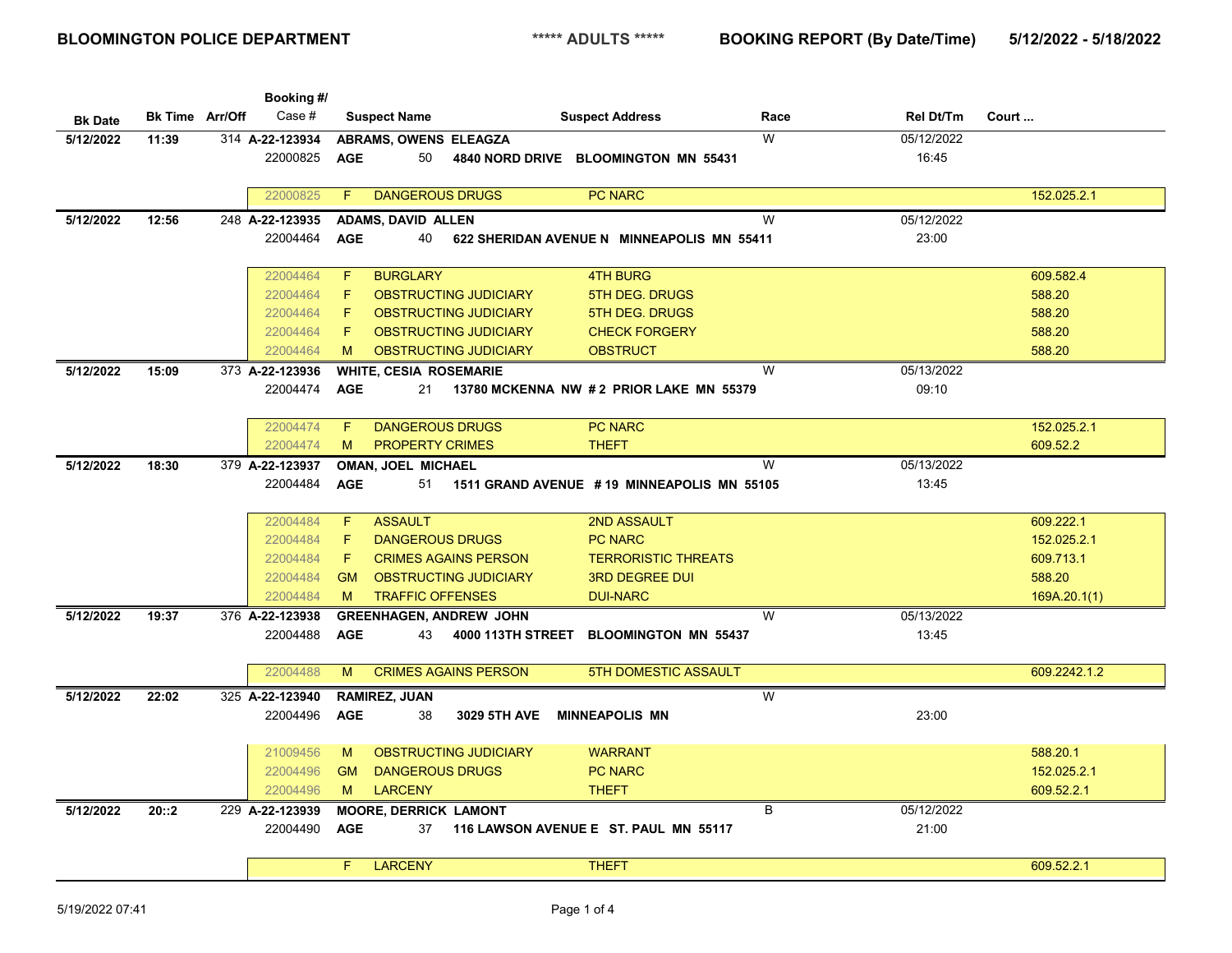|                |                        | Booking #/      |            |                             |                                           |                             |                                                       |            |                |
|----------------|------------------------|-----------------|------------|-----------------------------|-------------------------------------------|-----------------------------|-------------------------------------------------------|------------|----------------|
| <b>Bk Date</b> | <b>Bk Time Arr/Off</b> | Case #          |            | <b>Suspect Name</b>         |                                           | <b>Suspect Address</b>      | Race                                                  | Rel Dt/Tm  | Court          |
| 5/13/2022      | ÷.                     | 379 A-22-123942 |            |                             | <b>BRYANT, SIR BISHOP MUSHOWE</b>         |                             | B                                                     | 05/14/2022 |                |
|                |                        | 22004521        | <b>AGE</b> | 28                          |                                           |                             | 1730 NEW BRIGHTON BOULEVARD #309 MINNEAPOLIS MN 55413 | 11:03      |                |
|                |                        |                 |            |                             |                                           |                             |                                                       |            |                |
|                |                        | 22004527        | M          |                             | OBSTRUCTING THE POLICE                    | <b>MISD OBSTRUCT</b>        |                                                       |            | 609.50.1.2     |
|                |                        | 22004527        | F          | <b>PROPERTY CRIMES</b>      |                                           |                             | <b>RECEIVING STOLEN PROPERTY</b>                      |            | 609.53         |
|                |                        | 22004527        | F          | <b>ASSAULT</b>              |                                           | <b>ANOKA COUNTY WARRANT</b> |                                                       |            | 588.20.1       |
| 5/13/2022      | 13:54                  | 298 A-22-123941 |            | FREESE, AAMMIR RASHAAD      |                                           |                             | B                                                     | 05/13/2022 |                |
|                |                        | 22004509        | <b>AGE</b> | 28                          | <b>6829 ELLIOTT AVE S</b>                 | <b>RICHFIELD MN 55423</b>   |                                                       | 16:45      |                |
|                |                        |                 |            |                             |                                           |                             |                                                       |            |                |
|                |                        | 22004509        | F          | <b>DANGEROUS DRUGS</b>      |                                           | <b>PC NARC</b>              |                                                       |            | 152.025.2.1    |
|                |                        | 22004509        | <b>GM</b>  | <b>TRAFFIC OFFENSES</b>     |                                           |                             | <b>3RD DEGREE DUI - CONTROLLED SUBSTANCE</b>          |            | 169A.20.1(2)   |
| 5/14/2022      | 00:20                  | 325 A-22-123943 |            | <b>ADAMS, CORA JEAN</b>     |                                           |                             | W                                                     | 05/14/2022 |                |
|                |                        | 22004539        | <b>AGE</b> | 33                          | 160 MAPLE STREET W KILKENNY MN 56052      |                             |                                                       | 04:10      |                |
|                |                        |                 |            |                             |                                           |                             |                                                       |            |                |
|                |                        | 22004539        | M          | <b>TRAFFIC OFFENSES</b>     |                                           | <b>4TH DEG DWI</b>          |                                                       |            | 169A.20.1(1)   |
|                |                        | 22004539        | <b>GM</b>  | <b>TRAFFIC OFFENSES</b>     |                                           |                             | 3RD DEG DWI 0.08 OR MORE                              |            | 169A.20.1(5)   |
| 5/14/2022      | 18:10                  | 372 A-22-123944 |            | <b>MEYER, JULIAN ANDREW</b> |                                           |                             | B                                                     | 05/14/2022 |                |
|                |                        | 22004560        | <b>AGE</b> | 35                          |                                           |                             | 720 WASHINGTON AVE S # 224 MINNEAPOLIS MN 55415       | 18:23      |                |
|                |                        |                 |            |                             |                                           |                             |                                                       |            |                |
|                |                        | 22004560        | F          |                             | <b>CRIMES AGAINS PERSON</b>               | <b>DANCO VIOLATION</b>      |                                                       |            | 629.75         |
| 5/14/2022      | 18:35                  | 303 A-22-123945 |            | <b>VANG, JAYCE</b>          |                                           |                             | Α                                                     | 05/14/2022 |                |
|                |                        | 22004561        | <b>AGE</b> | 35                          | <b>2518 1ST AVE S</b>                     | <b>MINNEAPOLIS MN 55404</b> |                                                       | 19:15      |                |
|                |                        |                 |            |                             |                                           |                             |                                                       |            |                |
|                |                        | 21025429        | F          | <b>SOVEREIGNTY</b>          |                                           | <b>RAMSEY CO WARRANT</b>    |                                                       |            | 588.20         |
|                |                        | 22004561        | F          | <b>STOLEN VEHICLE</b>       |                                           | <b>POSS'N STOLEN AUTO</b>   |                                                       |            | 609.53         |
|                |                        | 22004561        | <b>GM</b>  |                             | OBSTRUCTING THE POLICE                    | <b>OBSTRUCT W/ FORCE</b>    |                                                       |            | 609.50.2.2     |
|                |                        | 22004561        | M          | <b>LARCENY</b>              |                                           | <b>THEFT - SHOPLIFTING</b>  |                                                       |            | 609.52.2(A)(1) |
| 5/14/2022      | 22:15                  | 325 A-22-123946 |            |                             | <b>CUATE RODRIGUEZ, FRANCISCO ANTONIO</b> |                             | W                                                     | 05/14/2022 |                |
|                |                        | 22004566        | <b>AGE</b> | 32                          | 8115 BASS LAKE ROAD NEW HOPE MN 55428     |                             |                                                       | 23:40      |                |
|                |                        |                 |            |                             |                                           |                             |                                                       |            |                |
|                |                        | 22004566        | M          | <b>TRAFFIC OFFENSES</b>     |                                           | <b>4TH DEG DWI-ALCOHOL</b>  |                                                       |            | 169.20.1.1     |
|                |                        | 22004566        | M          | <b>TRAFFIC OFFENSES</b>     |                                           |                             | 4TH DWG DWI 0.08 OR MORE                              |            | 169A.20.1.5    |
|                |                        | 22004566        | M          | <b>TRAFFIC OFFENSES</b>     |                                           | <b>NO MN DL</b>             |                                                       |            | 171.02.1(A)    |
| 5/15/2022      |                        | 378 A-22-123951 |            | FRANCO, ANDREA ROSE         |                                           |                             | W                                                     | 05/16/2022 |                |
|                |                        | 22004604        | <b>AGE</b> | 33                          | <b>NPA</b>                                |                             |                                                       | 13:08      |                |
|                |                        |                 |            |                             |                                           |                             |                                                       |            |                |
|                |                        | 21CF537         | F.         | <b>ASSAULT</b>              |                                           |                             | FELONY POLK COUNTY WISCONSIN WARRANT                  |            | 588.20.1       |
|                |                        | 22004604        | M          | <b>ASSAULT</b>              |                                           |                             | DOMESTIC ASSAULT-INFLICT INJURY                       |            | 609.2242.1.2   |
| 5/15/2022      | 01:30                  | 364 A-22-123947 |            |                             | <b>WESCOME, MARYKATE ELIZABETH FOLEY</b>  |                             | W                                                     | 05/15/2022 |                |
|                |                        | 22004575        | <b>AGE</b> | 26                          | 2620 91ST STREET W BLOOMINGTON MN 55431   |                             |                                                       | 01:46      |                |
|                |                        |                 |            |                             |                                           |                             |                                                       |            |                |
|                |                        | 22004575        |            | M TRAFFIC OFFENSES          |                                           | <b>4TH DEG DUI</b>          |                                                       |            | 169A.20.1.1    |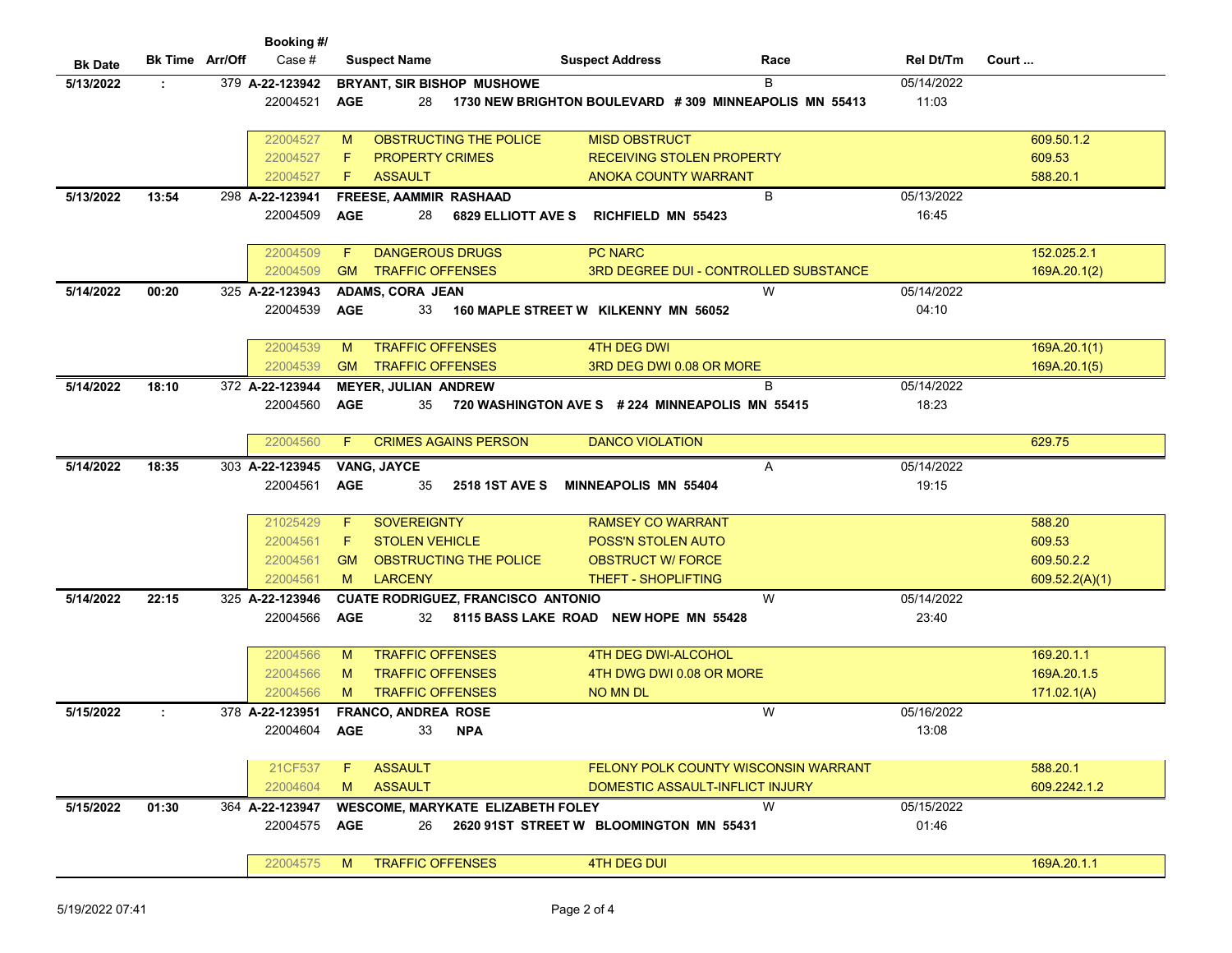| Booking #/     |                        |                 |                                      |                                           |                   |             |  |  |
|----------------|------------------------|-----------------|--------------------------------------|-------------------------------------------|-------------------|-------------|--|--|
| <b>Bk Date</b> | <b>Bk Time Arr/Off</b> | Case $#$        | <b>Suspect Name</b>                  | <b>Suspect Address</b>                    | Race<br>Rel Dt/Tm | Court       |  |  |
| 5/15/2022      | 01:55                  | 325 A-22-123948 | SMITH, PARKER WILLIAM                | W                                         | 05/15/2022        |             |  |  |
|                |                        | 22004577        | <b>AGE</b><br>26                     | 6864 JEREMY COURT EDEN PRAIRE MN 55346    | 02:30             |             |  |  |
|                |                        |                 |                                      |                                           |                   |             |  |  |
|                |                        | 22004577        | <b>TRAFFIC OFFENSES</b><br>M         | 4TH DEG DWI - ALCOHOL                     |                   | 169.20.1.1  |  |  |
|                |                        | 22004577        | <b>TRAFFIC OFFENSES</b><br>M         | 4TH DEG DWI 0.08 OR MORE                  |                   | 169A.20.1.5 |  |  |
| 5/15/2022      | 12:25                  | 345 A-22-123949 | <b>STANGEL, TIMOTHY LEE</b>          | W                                         | 05/15/2022        |             |  |  |
|                |                        | 22004589        | <b>AGE</b><br>58                     | 1910 86TH ST E #136 BLOOMINGTON MN 55425  | 12:50             |             |  |  |
|                |                        |                 |                                      |                                           |                   |             |  |  |
|                |                        | 22004589        | <b>DANGEROUS DRUGS</b><br>F          | <b>PC NARC</b>                            |                   | 152.025.2.1 |  |  |
|                |                        | 22004589        | <b>TRAFFIC OFFENSES</b><br>M         | <b>DAR</b>                                |                   | 171.24.2    |  |  |
| 5/15/2022      | 19:00                  | 225 A-22-123950 | <b>STEWART, MARTIN DURELL</b>        | B                                         | 05/16/2022        |             |  |  |
|                |                        | 22004601        | <b>AGE</b><br>43                     | 3626 BRYANT AVENUE N MINNEAPOLIS MN 55412 | 12:52             |             |  |  |
|                |                        |                 |                                      |                                           |                   |             |  |  |
|                |                        | 22004602        | <b>FRAUDULENT ACTIVITIES</b><br>F    | <b>FTC FRAUD</b>                          |                   | 609.821.2.1 |  |  |
|                |                        | 22004602        | <b>PUBLIC ORDER CRIMES</b><br>M      | <b>MISD TRESPASS</b>                      |                   | 609.605.8   |  |  |
| 5/16/2022      | 04:30                  | 362 A-22-123952 | <b>MAURICIO-TEJADA, HIUBER</b>       | W                                         | 05/16/2022        |             |  |  |
|                |                        | 22004613        | <b>AGE</b><br>30                     | 5201 141ST STREET W SHAKOPEE MN 55378     | 05:45             |             |  |  |
|                |                        |                 |                                      |                                           |                   |             |  |  |
|                |                        | 22004613        | <b>TRAFFIC OFFENSES</b><br><b>GM</b> | <b>3RD DEG DWI</b>                        |                   | 169A.20.1.5 |  |  |
|                |                        | 22004613        | <b>TRAFFIC OFFENSES</b><br>M         | 4TH DEG DUI                               |                   | 169A.20.1.1 |  |  |
|                |                        | 22004613        | <b>TRAFFIC OFFENSES</b><br>M         | <b>NO MN DL</b>                           |                   | 171.02.1    |  |  |
| 5/16/2022      | 05:22                  | 356 A-22-123953 | LELYUKH, DANIIL SERGEYEVICH          | W                                         | 05/16/2022        |             |  |  |
|                |                        | 22004608        | <b>AGE</b><br>27                     | 2691 MAPLE TRAIL SHAKOPEE MN 55379        | 13:08             |             |  |  |
|                |                        |                 |                                      |                                           |                   |             |  |  |
|                |                        | 22004608        | <b>BURGLARY</b><br>F                 | POSSESSION OF THEFT TOOLS                 |                   | 609.59      |  |  |
| 5/16/2022      | 13:58                  | 340 A-22-123954 | JIMENEZ, FRANCISCO DAIN              |                                           | 05/17/2022        |             |  |  |
|                |                        | 22004624        | <b>AGE</b><br>42                     | 1805 PORTLAND AVENUE MINNEAPOLIS MN 55404 | 14:50             |             |  |  |
|                |                        |                 |                                      |                                           |                   |             |  |  |
|                |                        | 21008869        | <b>SOVEREIGNTY</b><br>F              | <b>ASSAULT 4</b>                          |                   | 588.1       |  |  |
|                |                        | 22004624        | <b>DANGEROUS DRUGS</b><br>F.         | <b>5TH DEGREE DRUGS</b>                   |                   | 152.025.2.1 |  |  |
| 5/17/2022      | 03:15                  | 370 A-22-123955 | ANDERSON, LENA NICOLE                | W                                         | 05/17/2022        |             |  |  |
|                |                        | 22004642        | <b>AGE</b><br>44                     | 283 WINDSOR LANE NEW BRIGHTON MN 55112    | 14:50             |             |  |  |
|                |                        |                 |                                      |                                           |                   |             |  |  |
|                |                        | 21004903        | <b>SOVEREIGNTY</b><br>M              | <b>TRESPASSING</b>                        |                   | 588.20      |  |  |
|                |                        | 22002046        | <b>SOVEREIGNTY</b><br>F              | <b>3RD-DEGREE DRUGS</b>                   |                   | 588.20      |  |  |
|                |                        | 22004642        | F<br><b>DANGEROUS DRUGS</b>          | <b>5TH-DEGREE DRUGS</b>                   |                   | 152.025.2   |  |  |
|                |                        |                 |                                      |                                           |                   |             |  |  |